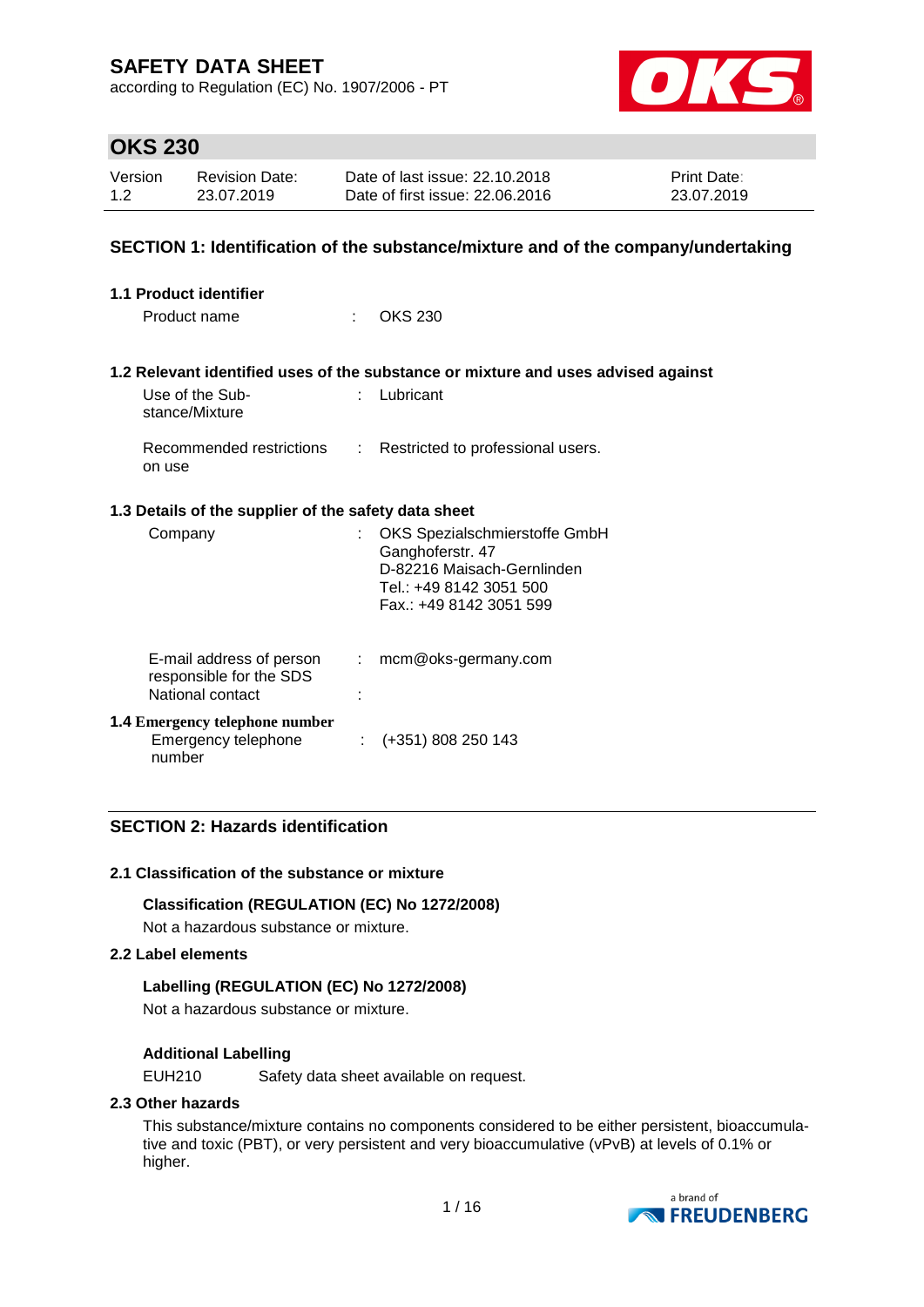according to Regulation (EC) No. 1907/2006 - PT



## **OKS 230**

| Version | Revision Date: | Date of last issue: 22.10.2018  | <b>Print Date:</b> |
|---------|----------------|---------------------------------|--------------------|
| 1.2     | 23.07.2019     | Date of first issue: 22,06,2016 | 23.07.2019         |

### **SECTION 3: Composition/information on ingredients**

#### **3.2 Mixtures**

Chemical nature  $\qquad \qquad : \qquad$  polyalkylene glycol oil Molybdenum disulfide

#### **Hazardous components**

| Chemical name                                | CAS-No.<br>EC-No.<br>Index-No.<br>Registration number                                                                                                                  | Classification | Concentration<br>limits<br>M-Factor<br><b>Notes</b> | Concentration<br>(% w/w) |
|----------------------------------------------|------------------------------------------------------------------------------------------------------------------------------------------------------------------------|----------------|-----------------------------------------------------|--------------------------|
| Substances with a workplace exposure limit : |                                                                                                                                                                        |                |                                                     |                          |
| molybdenum disul-<br>phide                   | 1317-33-5<br>215-263-9                                                                                                                                                 |                |                                                     | $>= 30 - 50$             |
| kaolin                                       | 1332-58-7<br>310-194-1                                                                                                                                                 |                |                                                     | $>= 10 - 20$             |
| lithium 12-<br>hydroxystearate               | 7620-77-1<br>231-536-5<br>01-2119970893-23-<br><b>XXXX</b><br>01-2119970893-23-<br><b>XXXX</b><br>01-2119970893-23-<br><b>XXXX</b><br>01-2119970893-23-<br><b>XXXX</b> |                |                                                     | $>= 1 - < 10$            |

For explanation of abbreviations see section 16.

### **SECTION 4: First aid measures**

#### **4.1 Description of first aid measures**

If inhaled : Remove person to fresh air. If signs/symptoms continue, get medical attention. Keep patient warm and at rest. If breathing is irregular or stopped, administer artificial respiration.

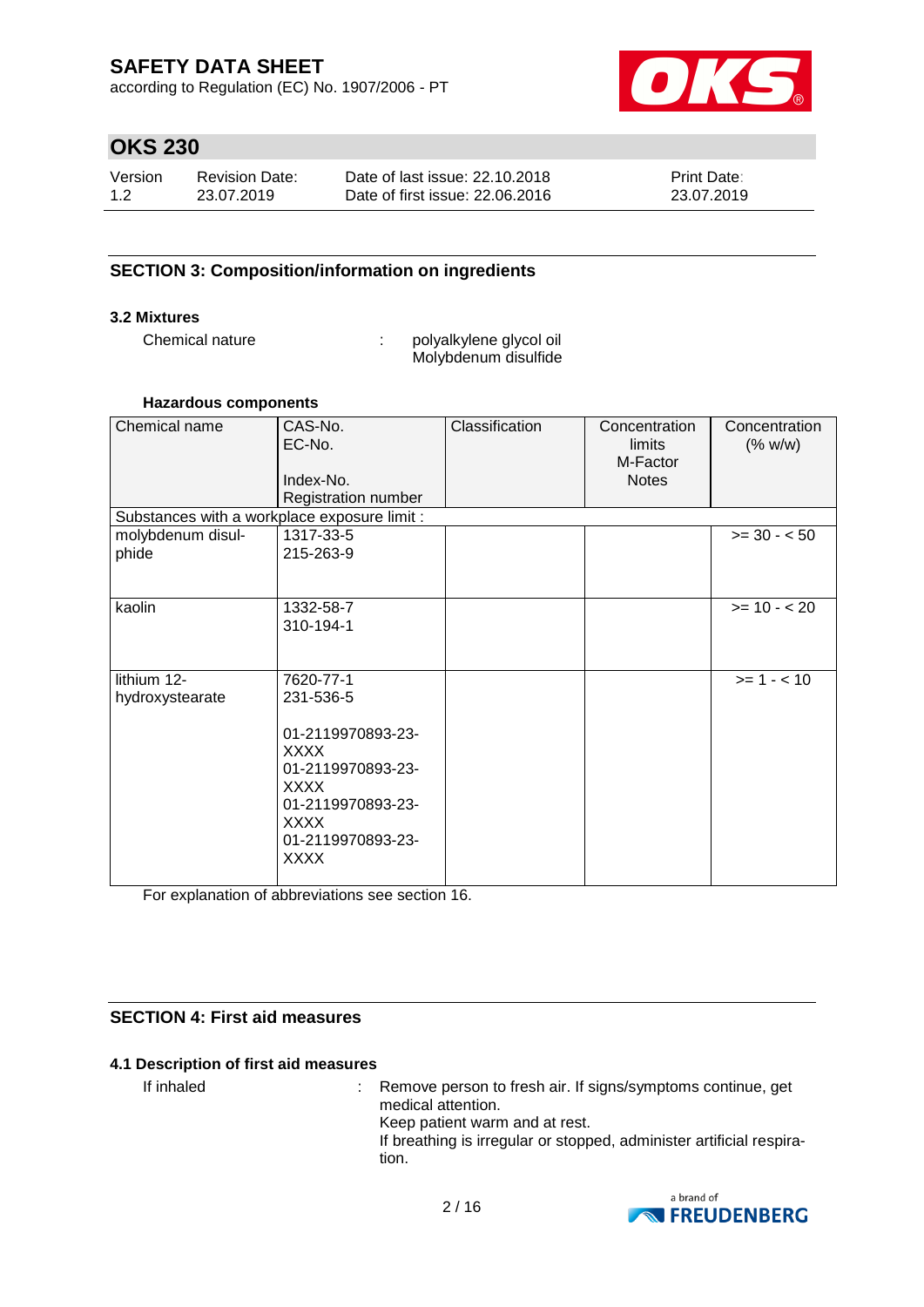according to Regulation (EC) No. 1907/2006 - PT



# **OKS 230**

| טיגט בטט                                  |                                                           |    |                                                                                                                                                  |                           |  |
|-------------------------------------------|-----------------------------------------------------------|----|--------------------------------------------------------------------------------------------------------------------------------------------------|---------------------------|--|
| Version<br>1.2                            | <b>Revision Date:</b><br>23.07.2019                       |    | Date of last issue: 22.10.2018<br>Date of first issue: 22.06.2016                                                                                | Print Date:<br>23.07.2019 |  |
|                                           |                                                           |    |                                                                                                                                                  |                           |  |
|                                           | In case of skin contact                                   | t. | Remove contaminated clothing. If irritation develops, get med-<br>ical attention.<br>Wash off with soap and water.                               |                           |  |
| In case of eye contact                    |                                                           |    | Rinse immediately with plenty of water, also under the eyelids,<br>for at least 10 minutes.<br>If eye irritation persists, consult a specialist. |                           |  |
|                                           | If swallowed                                              |    | Move the victim to fresh air.<br>Do not induce vomiting without medical advice.                                                                  |                           |  |
|                                           |                                                           |    | 4.2 Most important symptoms and effects, both acute and delayed                                                                                  |                           |  |
| Symptoms                                  |                                                           |    | No information available.                                                                                                                        |                           |  |
| <b>Risks</b>                              |                                                           |    | None known.                                                                                                                                      |                           |  |
|                                           |                                                           |    | 4.3 Indication of any immediate medical attention and special treatment needed                                                                   |                           |  |
|                                           | Treatment                                                 |    | No information available.                                                                                                                        |                           |  |
|                                           |                                                           |    |                                                                                                                                                  |                           |  |
|                                           | <b>SECTION 5: Firefighting measures</b>                   |    |                                                                                                                                                  |                           |  |
|                                           | 5.1 Extinguishing media                                   |    |                                                                                                                                                  |                           |  |
|                                           | Suitable extinguishing media                              |    | Use water spray, alcohol-resistant foam, dry chemical or car-<br>bon dioxide.                                                                    |                           |  |
| Unsuitable extinguishing<br>media         |                                                           | ÷  | High volume water jet                                                                                                                            |                           |  |
|                                           | 5.2 Special hazards arising from the substance or mixture |    |                                                                                                                                                  |                           |  |
| Specific hazards during fire-<br>fighting |                                                           | ÷  | Fire may cause evolution of:<br>Carbon oxides                                                                                                    |                           |  |

Metal oxides Oxides of phosphorus Sulphur oxides

### **5.3 Advice for firefighters**

| Special protective equipment<br>for firefighters | In the event of fire, wear self-contained breathing apparatus.<br>Use personal protective equipment. Exposure to decomposi-<br>tion products may be a hazard to health. |
|--------------------------------------------------|-------------------------------------------------------------------------------------------------------------------------------------------------------------------------|
| Further information                              | Standard procedure for chemical fires.                                                                                                                                  |

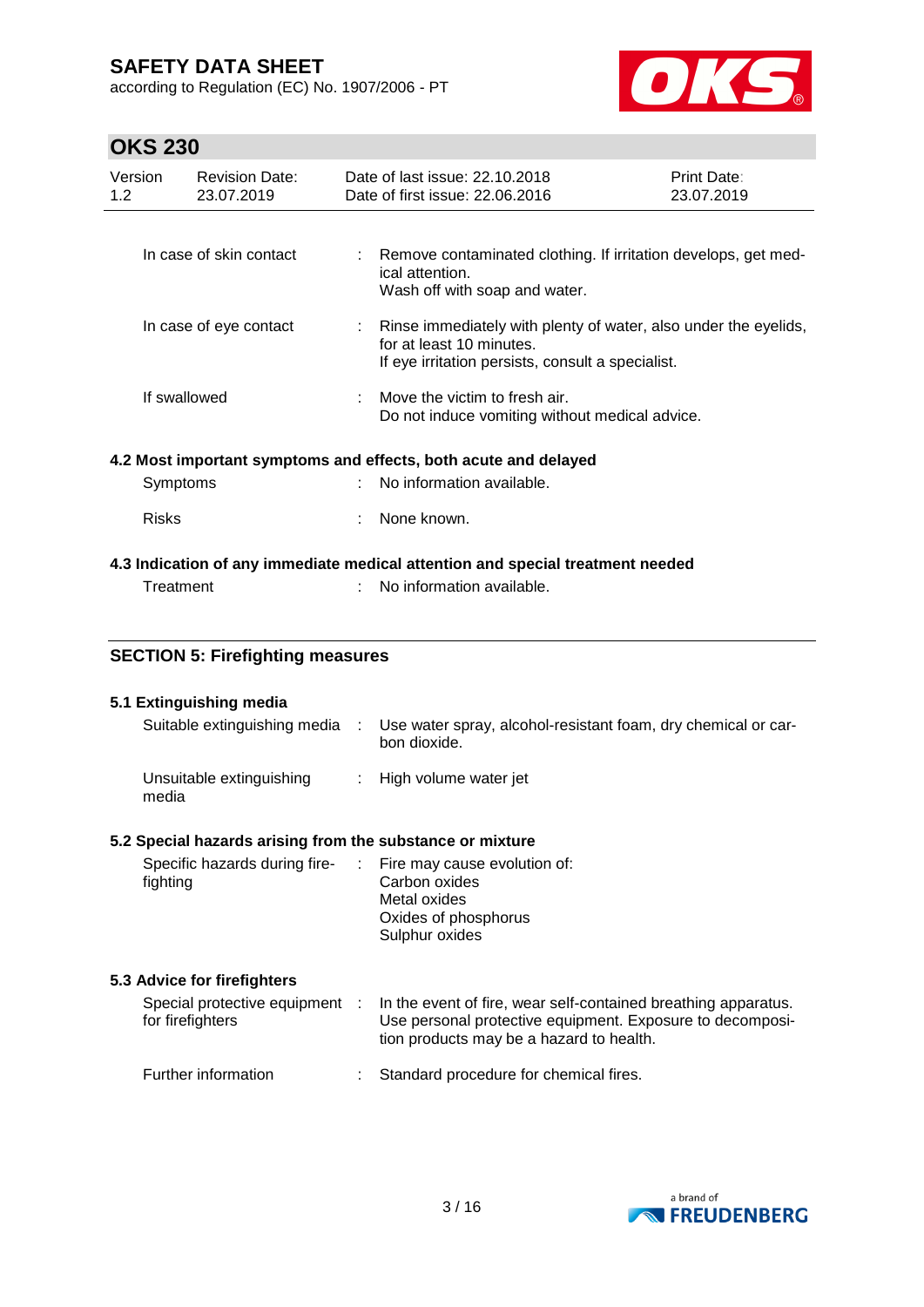according to Regulation (EC) No. 1907/2006 - PT



## **OKS 230**

| Version | <b>Revision Date:</b> | Date of last issue: 22.10.2018  | <b>Print Date:</b> |
|---------|-----------------------|---------------------------------|--------------------|
| 1.2     | 23.07.2019            | Date of first issue: 22,06,2016 | 23.07.2019         |

### **SECTION 6: Accidental release measures**

#### **6.1 Personal precautions, protective equipment and emergency procedures**

| Personal precautions                 | Evacuate personnel to safe areas.<br>Use the indicated respiratory protection if the occupational<br>exposure limit is exceeded and/or in case of product release<br>(dust).<br>Do not breathe vapours, aerosols.<br>Refer to protective measures listed in sections 7 and 8. |
|--------------------------------------|-------------------------------------------------------------------------------------------------------------------------------------------------------------------------------------------------------------------------------------------------------------------------------|
| <b>6.2 Environmental precautions</b> |                                                                                                                                                                                                                                                                               |

#### **6.3 Methods and material for containment and cleaning up**

| Methods for cleaning up | Clean up promptly by sweeping or vacuum.          |
|-------------------------|---------------------------------------------------|
|                         | Keep in suitable, closed containers for disposal. |

#### **6.4 Reference to other sections**

For personal protection see section 8.

### **SECTION 7: Handling and storage**

| 7.1 Precautions for safe handling                                                                                                                                                                                                                                                                                                                            |
|--------------------------------------------------------------------------------------------------------------------------------------------------------------------------------------------------------------------------------------------------------------------------------------------------------------------------------------------------------------|
| For personal protection see section 8.<br>Smoking, eating and drinking should be prohibited in the ap-<br>plication area.<br>Wash hands and face before breaks and immediately after<br>handling the product.                                                                                                                                                |
| Wash face, hands and any exposed skin thoroughly after<br>handling.                                                                                                                                                                                                                                                                                          |
| 7.2 Conditions for safe storage, including any incompatibilities                                                                                                                                                                                                                                                                                             |
| Store in original container. Keep container closed when not in<br>$\mathcal{L}^{\text{max}}$<br>use. Keep in a dry, cool and well-ventilated place. Containers<br>which are opened must be carefully resealed and kept upright<br>to prevent leakage. Store in accordance with the particular<br>national regulations. Keep in properly labelled containers. |
| Specific instructions for handling, not required.                                                                                                                                                                                                                                                                                                            |
|                                                                                                                                                                                                                                                                                                                                                              |

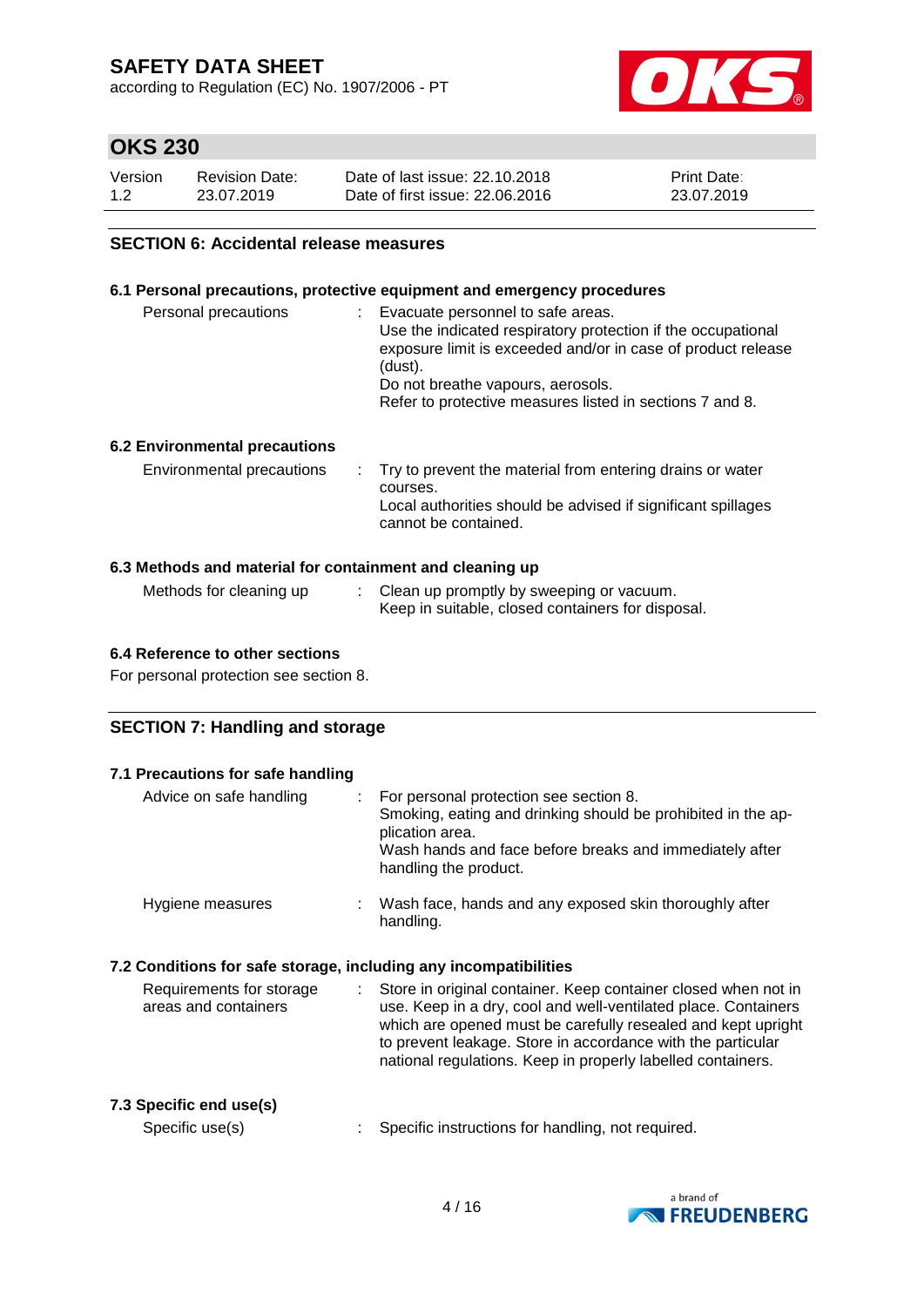according to Regulation (EC) No. 1907/2006 - PT



## **OKS 230**

| Version | Revision Date: | Date of last issue: 22.10.2018  | <b>Print Date:</b> |
|---------|----------------|---------------------------------|--------------------|
| 1.2     | 23.07.2019     | Date of first issue: 22,06,2016 | 23.07.2019         |

### **SECTION 8: Exposure controls/personal protection**

#### **8.1 Control parameters**

### **Occupational Exposure Limits**

| Components          | CAS-No.                                                                     | Value type (Form<br>of exposure)                                                    | Control parameters                                                             | <b>Basis</b>       |  |  |  |
|---------------------|-----------------------------------------------------------------------------|-------------------------------------------------------------------------------------|--------------------------------------------------------------------------------|--------------------|--|--|--|
| molybdenum di-      | 1317-33-5                                                                   | VLE-MP (Inhala-<br>$10 \text{ mg/m}$                                                |                                                                                | PT OEL             |  |  |  |
| sulphide            |                                                                             | ble fraction)<br>(Molybdenum)<br>(2014-11-14)                                       |                                                                                |                    |  |  |  |
|                     |                                                                             | VLE-MP (Respir-                                                                     | $3$ mg/m $3$                                                                   | PT OEL             |  |  |  |
|                     |                                                                             | able fraction)                                                                      | (Molybdenum)                                                                   | $(2014 - 11 - 14)$ |  |  |  |
| kaolin              | 1332-58-7                                                                   | VLE-MP (Respir-<br>$2$ mg/m $3$                                                     |                                                                                | PT OEL             |  |  |  |
|                     |                                                                             | able fraction)                                                                      |                                                                                | (2007-03-26)       |  |  |  |
| Further information | The value applies for particulates without asbestos and that contain $<$ 1% |                                                                                     |                                                                                |                    |  |  |  |
|                     |                                                                             |                                                                                     | cristalline silica, Substances that are not classified as carcinogenic for hu- |                    |  |  |  |
|                     | mans., pneumoconiosis                                                       |                                                                                     |                                                                                |                    |  |  |  |
|                     |                                                                             | <b>TWA (Respirable</b>                                                              | $0,1 \, \text{mg/m}$ 3                                                         | 2004/37/EC         |  |  |  |
|                     |                                                                             | dust)                                                                               |                                                                                | $(2017 - 12 - 27)$ |  |  |  |
| Further information | Carcinogens or mutagens                                                     |                                                                                     |                                                                                |                    |  |  |  |
| lithium 12-         | 7620-77-1                                                                   | <b>VLE-MP</b>                                                                       | $10$ mg/m $3$                                                                  | PT OEL             |  |  |  |
| hydroxystearate     |                                                                             | (2007-03-26)                                                                        |                                                                                |                    |  |  |  |
| Further information |                                                                             |                                                                                     | Not including stearates from toxic metals, Substances that are not classified  |                    |  |  |  |
|                     |                                                                             | as carcinogenic for humans., irritation of the upper respiratory tract, Eye irrita- |                                                                                |                    |  |  |  |
|                     |                                                                             | tion, Skin irritation                                                               |                                                                                |                    |  |  |  |

#### **Derived No Effect Level (DNEL) according to Regulation (EC) No. 1907/2006:**

| Substance name                           | End Use   | Exposure routes | Potential health ef-<br>fects | Value          |
|------------------------------------------|-----------|-----------------|-------------------------------|----------------|
| Polypropylene glycol<br>(40) butyl ether | Workers   | Inhalation      | Long-term systemic<br>effects | $2,9$ mg/m $3$ |
|                                          | Workers   | Skin contact    | Long-term systemic<br>effects | $0,83$ mg/kg   |
|                                          | Consumers | Skin contact    | Long-term systemic<br>effects | $0,42$ mg/kg   |
|                                          | Consumers | Ingestion       | Long-term systemic<br>effects | $0,42$ mg/kg   |
|                                          | Consumers | Ingestion       | Acute systemic ef-<br>fects   | $2,5$ mg/kg    |

#### **Predicted No Effect Concentration (PNEC) according to Regulation (EC) No. 1907/2006:**

| Substance name                           | <b>Environmental Compartment</b>                          | Value                |
|------------------------------------------|-----------------------------------------------------------|----------------------|
| Polypropylene glycol (40) butyl<br>ether | Fresh water                                               | $0,333 \text{ mg/l}$ |
|                                          | Marine water                                              | 0,0333 mg/l          |
|                                          | Intermittent use/release                                  | $3,33$ mg/l          |
|                                          | Microbiological Activity in Sewage Treat-<br>ment Systems | $100$ mg/l           |
|                                          | Fresh water sediment                                      | 5,02 mg/kg           |
|                                          | Marine sediment                                           | $0,502$ mg/kg        |

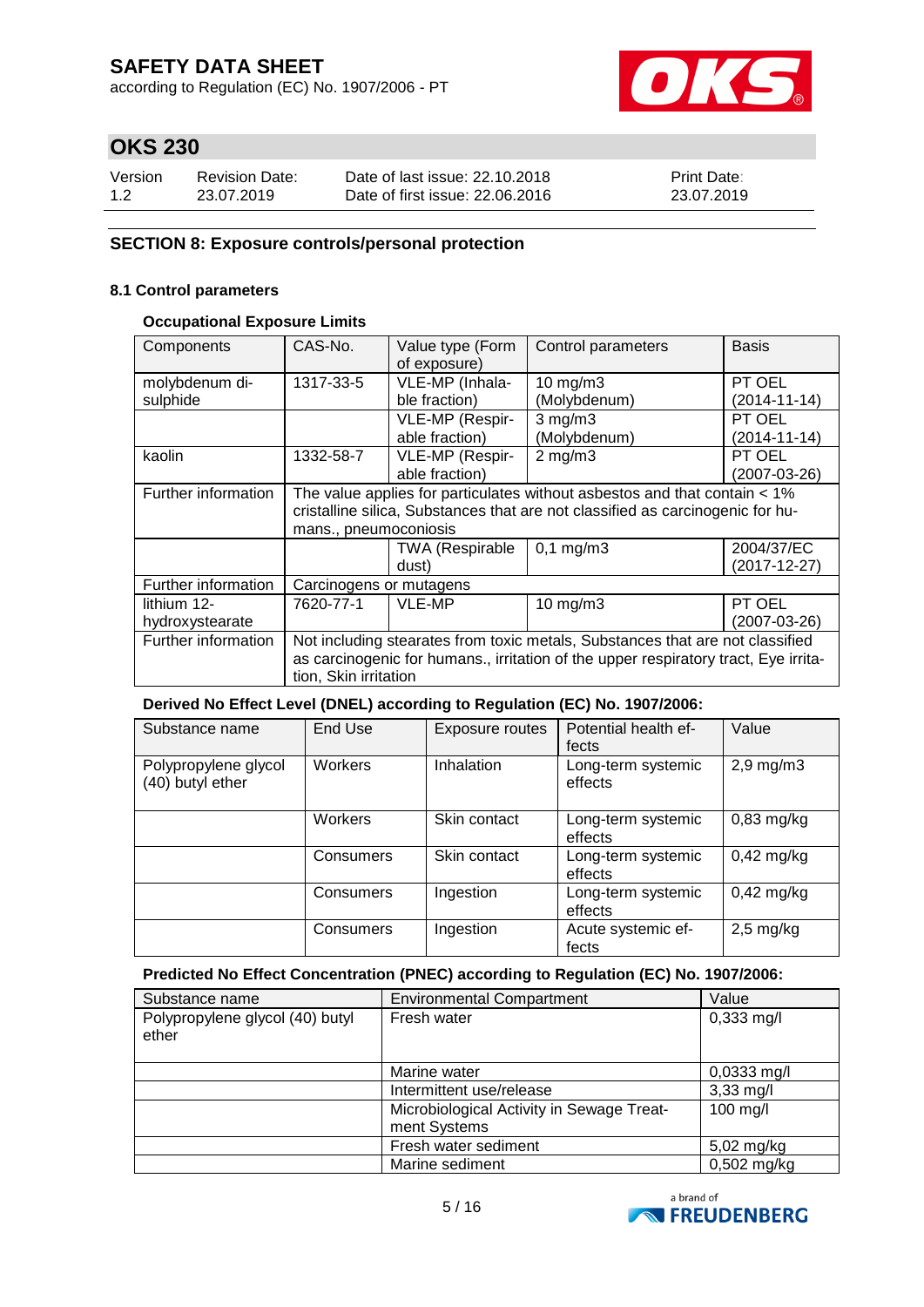according to Regulation (EC) No. 1907/2006 - PT



## **OKS 230**

| Version<br>1.2 | <b>Revision Date:</b><br>23.07.2019             | Date of last issue: 22.10.2018<br>Date of first issue: 22,06,2016                                                                                                                                                                                                                                                                                                       | Print Date:<br>23.07.2019 |
|----------------|-------------------------------------------------|-------------------------------------------------------------------------------------------------------------------------------------------------------------------------------------------------------------------------------------------------------------------------------------------------------------------------------------------------------------------------|---------------------------|
|                |                                                 | Soil                                                                                                                                                                                                                                                                                                                                                                    | 0,809 mg/kg               |
|                | 8.2 Exposure controls                           |                                                                                                                                                                                                                                                                                                                                                                         |                           |
|                | <b>Engineering measures</b><br>none             |                                                                                                                                                                                                                                                                                                                                                                         |                           |
|                | Personal protective equipment                   |                                                                                                                                                                                                                                                                                                                                                                         |                           |
|                | Eye protection                                  | Tightly fitting safety goggles                                                                                                                                                                                                                                                                                                                                          |                           |
|                | Hand protection<br>Material<br>Protective index | butyl-rubber<br>Class 1                                                                                                                                                                                                                                                                                                                                                 |                           |
|                | Remarks                                         | For prolonged or repeated contact use protective gloves. The<br>selected protective gloves have to satisfy the specifications of<br>Regulation (EU) 2016/425 and the standard EN 374 derived<br>from it. The break through time depends amongst other<br>things on the material, the thickness and the type of glove<br>and therefore has to be measured for each case. |                           |
|                | Respiratory protection                          | Not required; except in case of aerosol formation.                                                                                                                                                                                                                                                                                                                      |                           |
|                | Filter type                                     | Filter type A-P                                                                                                                                                                                                                                                                                                                                                         |                           |
|                | Protective measures                             | The type of protective equipment must be selected according<br>to the concentration and amount of the dangerous substance<br>at the specific workplace.<br>Choose body protection in relation to its type, to the concen-<br>tration and amount of dangerous substances, and to the spe-<br>cific work-place.                                                           |                           |

## **SECTION 9: Physical and chemical properties**

### **9.1 Information on basic physical and chemical properties**

| Appearance                  |    | paste             |
|-----------------------------|----|-------------------|
| Colour                      | ÷  | black             |
| Odour                       |    | characteristic    |
| Odour Threshold             |    | No data available |
|                             |    |                   |
| рH                          | ÷. | Not applicable    |
| Melting point/range         |    | No data available |
| Boiling point/boiling range |    | No data available |

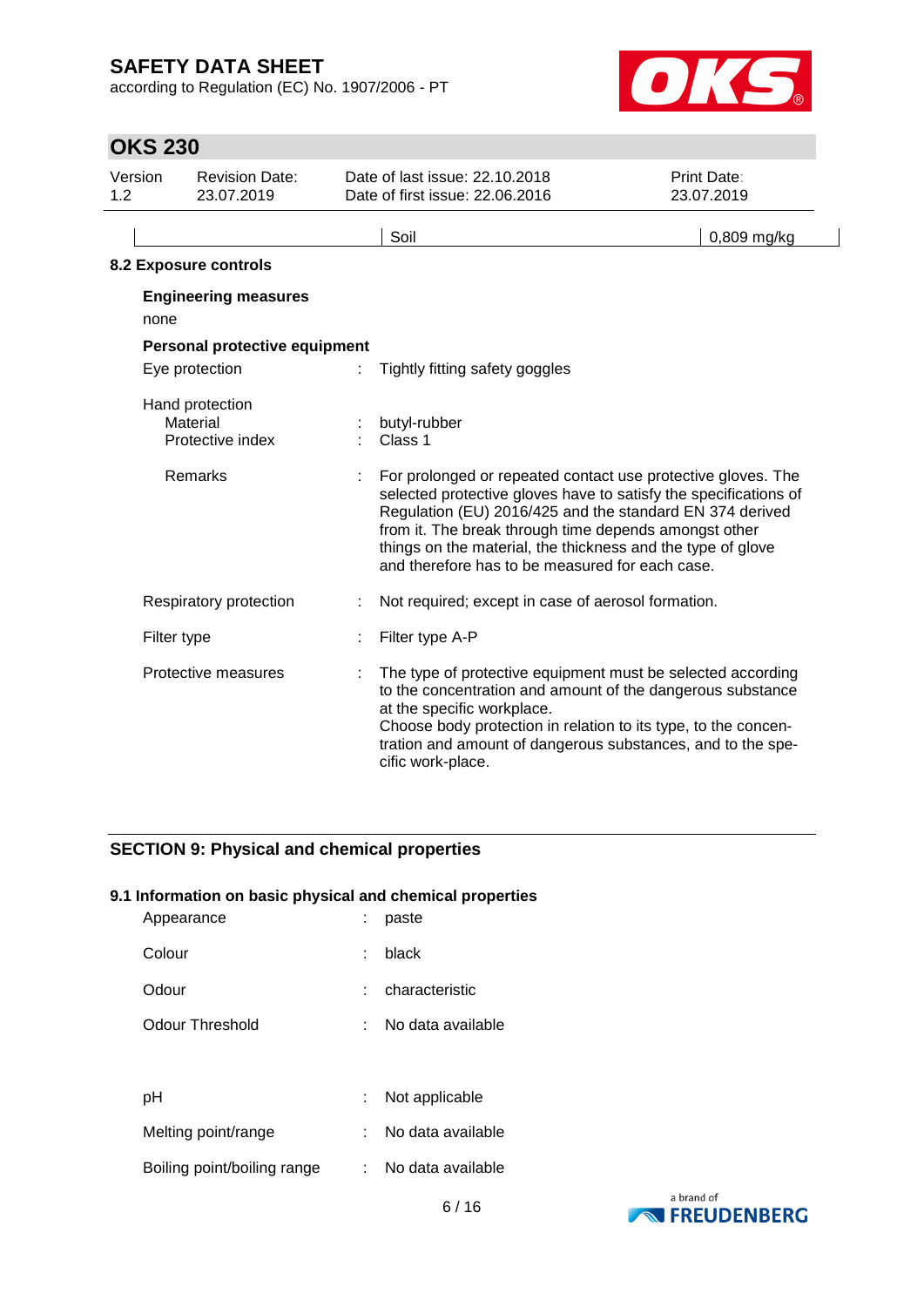according to Regulation (EC) No. 1907/2006 - PT



## **OKS 230**

| Version<br>1.2 |                     | <b>Revision Date:</b><br>23.07.2019        |           | Date of last issue: 22.10.2018<br>Date of first issue: 22.06.2016 | Print Date:<br>23.07.2019 |
|----------------|---------------------|--------------------------------------------|-----------|-------------------------------------------------------------------|---------------------------|
|                |                     |                                            |           |                                                                   |                           |
|                | Flash point         |                                            | ÷         | Not applicable                                                    |                           |
|                |                     | Evaporation rate                           |           | No data available                                                 |                           |
|                |                     | Flammability (solid, gas)                  | ÷         | <b>Combustible Solids</b>                                         |                           |
|                |                     | Upper explosion limit                      | ÷         | No data available                                                 |                           |
|                |                     | Lower explosion limit                      | ÷         | No data available                                                 |                           |
|                |                     | Vapour pressure                            | ÷.        | $<$ 0,001 hPa (20 °C)                                             |                           |
|                |                     | Relative vapour density                    | ÷         | No data available                                                 |                           |
|                | Density             |                                            | ÷         | 1,75 g/cm3<br>(20 °C)                                             |                           |
|                | <b>Bulk density</b> |                                            |           | No data available                                                 |                           |
|                |                     | Solubility(ies)<br>Water solubility        |           | insoluble                                                         |                           |
|                |                     | Solubility in other solvents               | $\sim$ 10 | No data available                                                 |                           |
|                |                     | Partition coefficient: n-<br>octanol/water |           | No data available                                                 |                           |
|                |                     | Auto-ignition temperature                  | ÷         | No data available                                                 |                           |
|                |                     | Decomposition temperature                  | ÷         | No data available                                                 |                           |
|                | Viscosity           | Viscosity, dynamic                         | ÷         | No data available                                                 |                           |
|                |                     | Viscosity, kinematic                       |           | Not applicable                                                    |                           |
|                |                     | <b>Explosive properties</b>                |           | Not explosive                                                     |                           |
|                |                     | Oxidizing properties                       |           | No data available                                                 |                           |
|                |                     | 9.2 Other information                      |           |                                                                   |                           |
|                |                     | Sublimation point                          |           | No data available                                                 |                           |
|                |                     | Metal corrosion rate                       |           | Not corrosive to metals                                           |                           |
|                | Self-ignition       |                                            | ÷         | not auto-flammable                                                |                           |

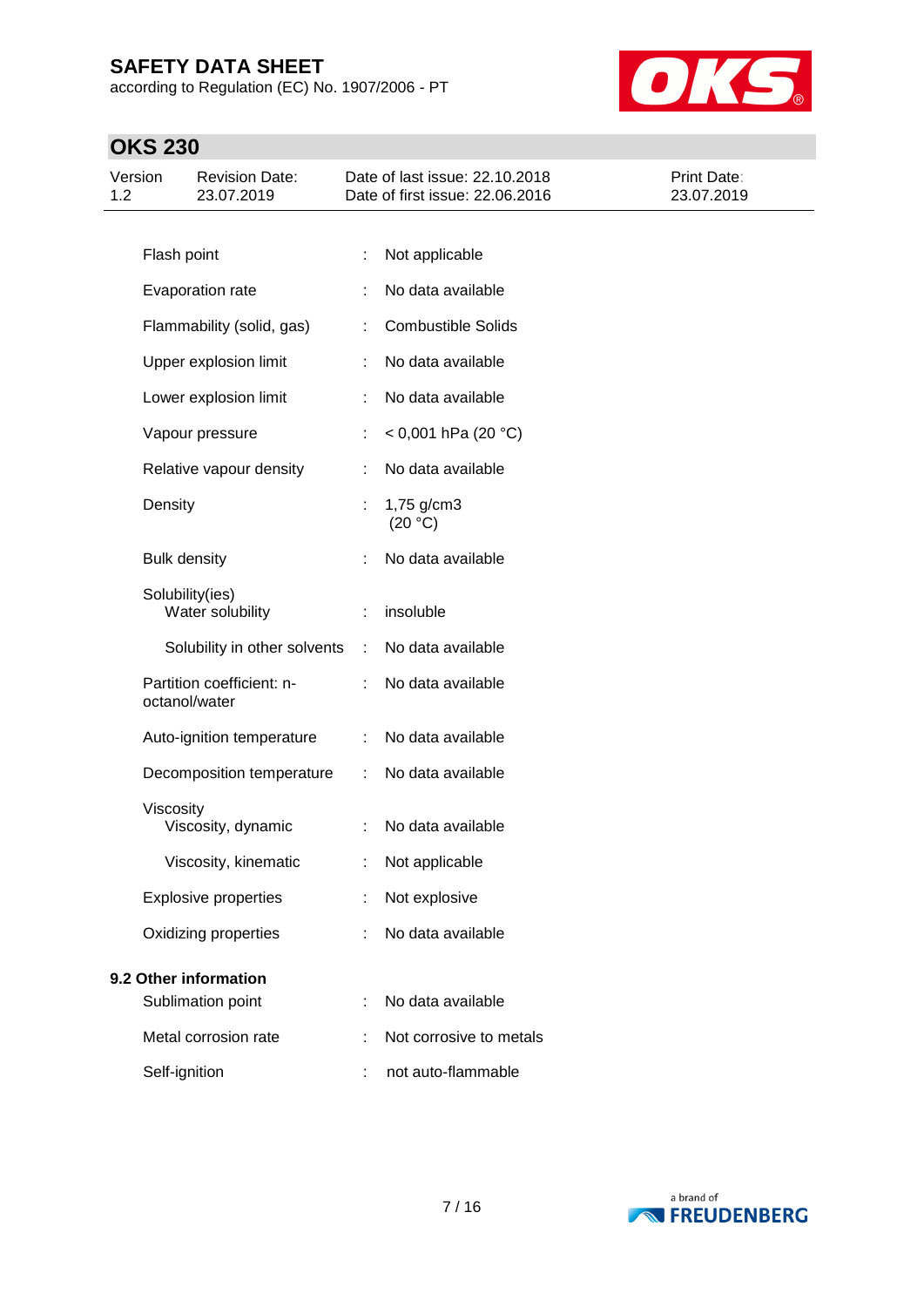according to Regulation (EC) No. 1907/2006 - PT



## **OKS 230**

| Version | <b>Revision Date:</b> | Date of last issue: 22.10.2018  | <b>Print Date:</b> |
|---------|-----------------------|---------------------------------|--------------------|
| 1.2     | 23.07.2019            | Date of first issue: 22,06,2016 | 23.07.2019         |

### **SECTION 10: Stability and reactivity**

#### **10.1 Reactivity**

No hazards to be specially mentioned.

#### **10.2 Chemical stability**

Stable under normal conditions.

#### **10.3 Possibility of hazardous reactions**

| Hazardous reactions |  | No dangerous reaction known under conditions of normal use. |  |  |  |  |  |  |  |
|---------------------|--|-------------------------------------------------------------|--|--|--|--|--|--|--|
|---------------------|--|-------------------------------------------------------------|--|--|--|--|--|--|--|

### **10.4 Conditions to avoid**

Conditions to avoid : No conditions to be specially mentioned.

### **10.5 Incompatible materials**

Materials to avoid : No materials to be especially mentioned.

### **10.6 Hazardous decomposition products**

No decomposition if stored and applied as directed.

### **SECTION 11: Toxicological information**

#### **11.1 Information on toxicological effects**

| <b>Acute toxicity</b>                        |    |                                                                  |
|----------------------------------------------|----|------------------------------------------------------------------|
| <b>Product:</b><br>Acute inhalation toxicity |    | $\therefore$ Remarks: This information is not available.         |
| Acute dermal toxicity                        |    | $\therefore$ Remarks: This information is not available.         |
| Components:                                  |    |                                                                  |
| molybdenum disulphide:                       |    |                                                                  |
| Acute oral toxicity                          | t. | LD50 (Rat): $> 5.000$ mg/kg                                      |
| Acute dermal toxicity                        | t. | LD50 (Rat): $> 16.000$ mg/kg                                     |
| kaolin:<br>Acute oral toxicity               | ÷  | LD50 Oral: $> 2.000$ mg/kg                                       |
| lithium 12-hydroxystearate:                  |    |                                                                  |
| Acute oral toxicity                          |    | : LD50 (Rat): $>$ 5.000 mg/kg<br>Method: OECD Test Guideline 401 |
| Acute dermal toxicity                        | ÷  | LD50 (Rabbit): $>$ 3.000 mg/kg                                   |
|                                              |    |                                                                  |

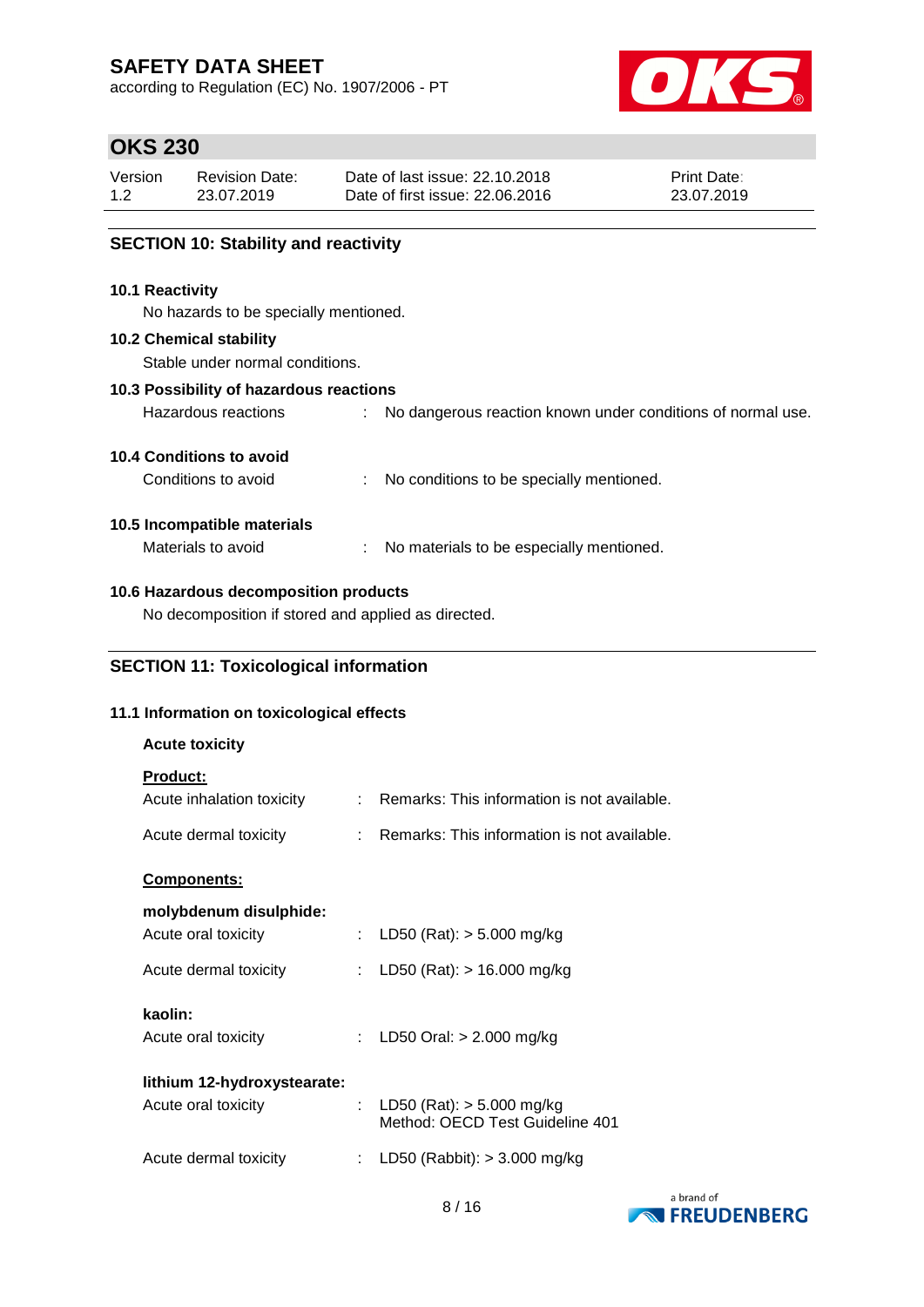according to Regulation (EC) No. 1907/2006 - PT



## **OKS 230**

| Version | Revision Date: | Date of last issue: 22.10.2018  | <b>Print Date:</b> |
|---------|----------------|---------------------------------|--------------------|
| 1.2     | 23.07.2019     | Date of first issue: 22,06,2016 | 23.07.2019         |

Assessment: The substance or mixture has no acute dermal toxicity

#### **Skin corrosion/irritation**

### **Product:**

Remarks: This information is not available.

#### **Components:**

#### **molybdenum disulphide:**

Assessment: No skin irritation Result: No skin irritation

#### **lithium 12-hydroxystearate:**

Assessment: No skin irritation Method: OECD Test Guideline 439 Result: No skin irritation

#### **Serious eye damage/eye irritation**

#### **Product:**

Remarks: This information is not available.

#### **Components:**

#### **molybdenum disulphide:**

Assessment: No eye irritation Result: No eye irritation

#### **lithium 12-hydroxystearate:**

Species: Rabbit Assessment: No eye irritation Method: OECD Test Guideline 405 Result: No eye irritation

#### **Respiratory or skin sensitisation**

#### **Product:**

Remarks: This information is not available.

#### **Components:**

#### **molybdenum disulphide:**

Assessment: Does not cause skin sensitisation. Result: Does not cause skin sensitisation.

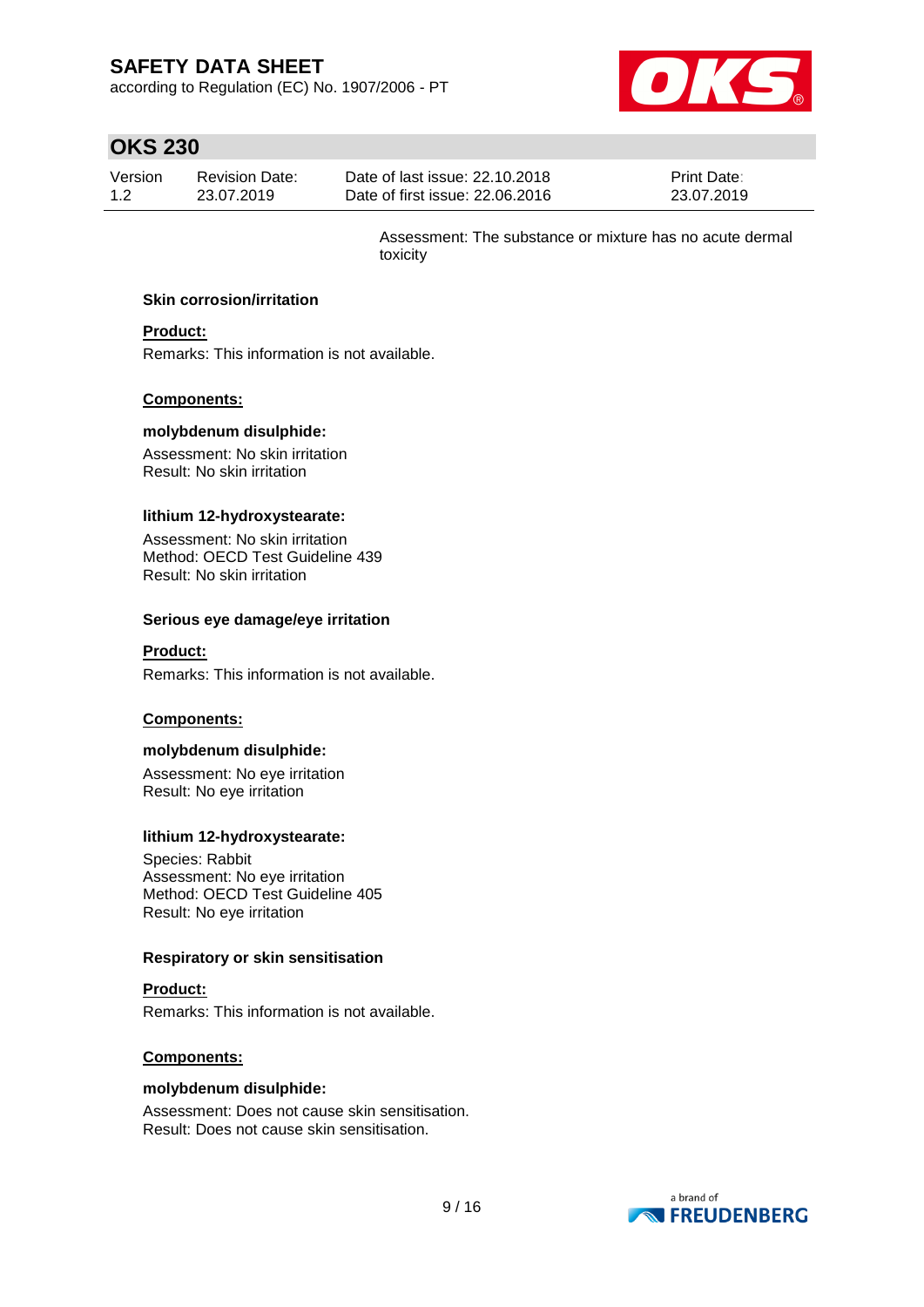according to Regulation (EC) No. 1907/2006 - PT



## **OKS 230**

| Version<br>1.2 | <b>Revision Date:</b><br>23.07.2019                                                                                             |                               | Date of last issue: 22.10.2018<br>Date of first issue: 22,06,2016                | Print Date:<br>23.07.2019 |  |  |  |  |
|----------------|---------------------------------------------------------------------------------------------------------------------------------|-------------------------------|----------------------------------------------------------------------------------|---------------------------|--|--|--|--|
|                | lithium 12-hydroxystearate:<br>Exposure routes: Dermal<br>Species: Mouse<br>Method: OECD Test Guideline 429<br>Result: negative |                               |                                                                                  |                           |  |  |  |  |
|                | <b>Germ cell mutagenicity</b>                                                                                                   |                               |                                                                                  |                           |  |  |  |  |
|                | Product:                                                                                                                        |                               |                                                                                  |                           |  |  |  |  |
|                | Genotoxicity in vitro                                                                                                           |                               | : Remarks: No data available                                                     |                           |  |  |  |  |
|                | Genotoxicity in vivo                                                                                                            |                               | : Remarks: No data available                                                     |                           |  |  |  |  |
|                | Components:                                                                                                                     |                               |                                                                                  |                           |  |  |  |  |
|                | molybdenum disulphide:                                                                                                          |                               |                                                                                  |                           |  |  |  |  |
|                | sessment                                                                                                                        |                               | Germ cell mutagenicity- As- : Animal testing did not show any mutagenic effects. |                           |  |  |  |  |
|                | Carcinogenicity                                                                                                                 |                               |                                                                                  |                           |  |  |  |  |
|                | Product:<br>Remarks: No data available                                                                                          |                               |                                                                                  |                           |  |  |  |  |
|                | Components:                                                                                                                     |                               |                                                                                  |                           |  |  |  |  |
|                | molybdenum disulphide:                                                                                                          |                               |                                                                                  |                           |  |  |  |  |
| ment           | Carcinogenicity - Assess-                                                                                                       | $\mathcal{L}^{\mathcal{L}}$ . | No evidence of carcinogenicity in animal studies.                                |                           |  |  |  |  |
|                | <b>Reproductive toxicity</b>                                                                                                    |                               |                                                                                  |                           |  |  |  |  |
|                | <b>Product:</b>                                                                                                                 |                               |                                                                                  |                           |  |  |  |  |
|                | Effects on fertility                                                                                                            | ÷                             | Remarks: No data available                                                       |                           |  |  |  |  |
| ment           | Effects on foetal develop-                                                                                                      | $\mathbb{R}^n$                | Remarks: No data available                                                       |                           |  |  |  |  |
|                | <b>STOT - single exposure</b>                                                                                                   |                               |                                                                                  |                           |  |  |  |  |
|                | Components:                                                                                                                     |                               |                                                                                  |                           |  |  |  |  |
|                | molybdenum disulphide:                                                                                                          |                               |                                                                                  |                           |  |  |  |  |
|                |                                                                                                                                 |                               |                                                                                  |                           |  |  |  |  |

Assessment: The substance or mixture is not classified as specific target organ toxicant, single exposure.

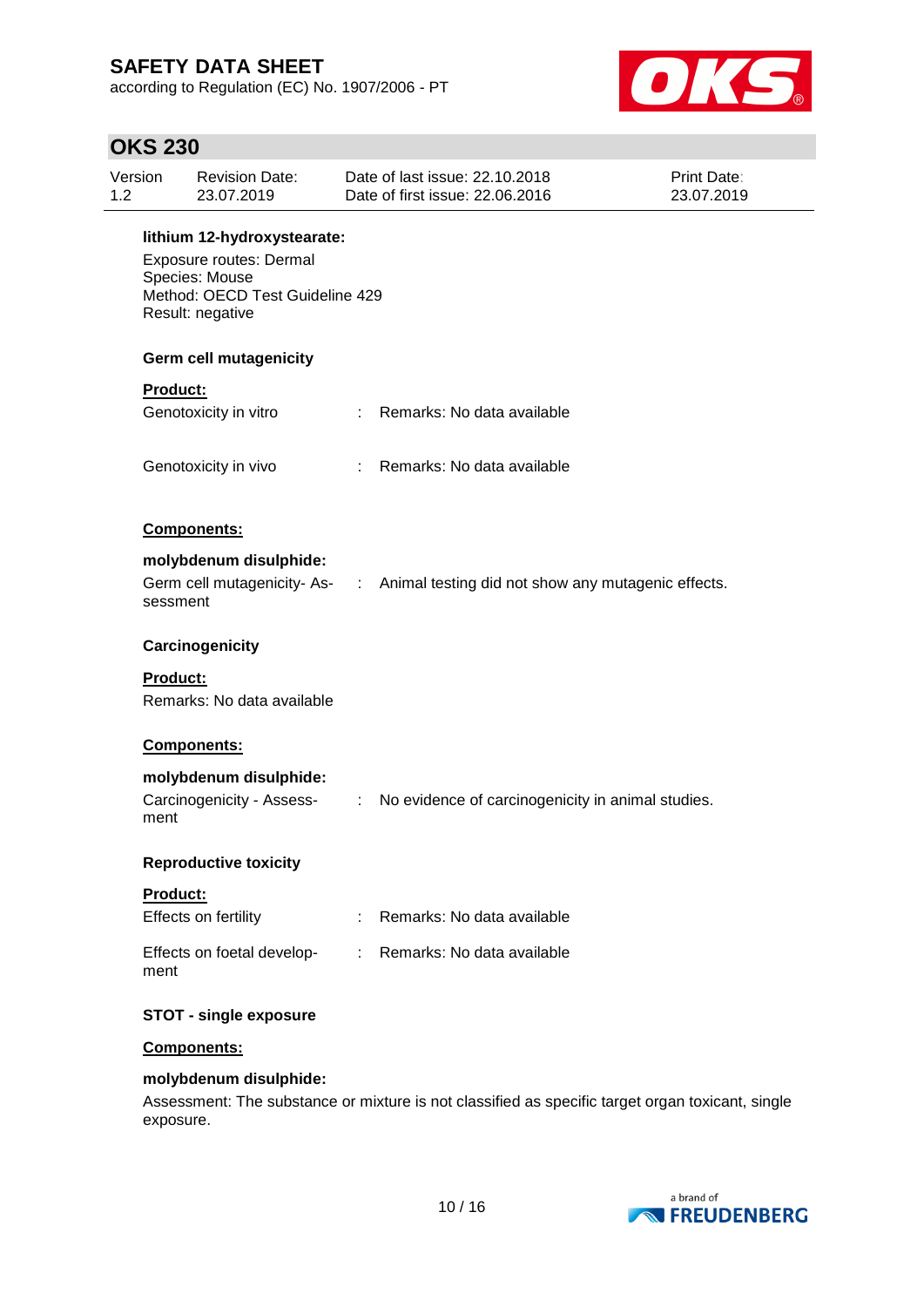according to Regulation (EC) No. 1907/2006 - PT



### **OKS 230**

| Version | Revision Date: | Date of last issue: 22.10.2018  | <b>Print Date:</b> |
|---------|----------------|---------------------------------|--------------------|
| 1.2     | 23.07.2019     | Date of first issue: 22.06.2016 | 23.07.2019         |

#### **STOT - repeated exposure**

#### **Components:**

#### **molybdenum disulphide:**

Assessment: The substance or mixture is not classified as specific target organ toxicant, repeated exposure.

#### **Repeated dose toxicity**

#### **Product:**

Remarks: This information is not available.

#### **Aspiration toxicity**

### **Product:**

This information is not available.

#### **Further information**

#### **Product:**

Remarks: Information given is based on data on the components and the toxicology of similar products.

#### **Components:**

#### **molybdenum disulphide:**

Remarks: Information given is based on data on the components and the toxicology of similar products.

### **SECTION 12: Ecological information**

### **12.1 Toxicity**

| <b>Product:</b>                                                                     |    |                            |
|-------------------------------------------------------------------------------------|----|----------------------------|
| Toxicity to fish                                                                    | t. | Remarks: No data available |
| Toxicity to daphnia and other : Remarks: No data available<br>aquatic invertebrates |    |                            |
| Toxicity to algae                                                                   |    | Remarks: No data available |
| Toxicity to microorganisms                                                          | ÷  | Remarks: No data available |

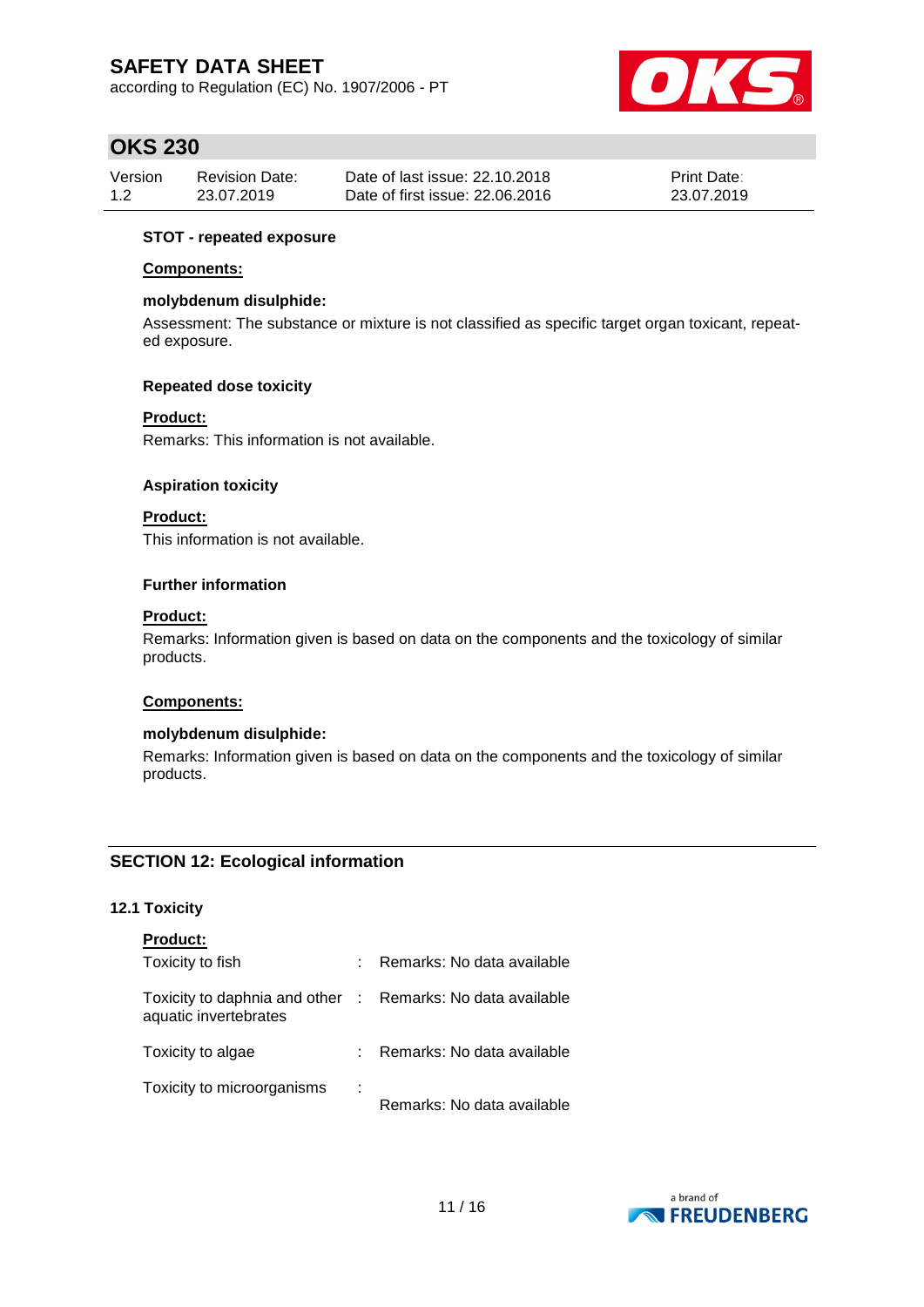according to Regulation (EC) No. 1907/2006 - PT



## **OKS 230**

| Version<br>1.2 | <b>Revision Date:</b><br>23.07.2019                      |                | Date of last issue: 22.10.2018<br>Date of first issue: 22.06.2016                                                                                           | <b>Print Date:</b><br>23.07.2019 |
|----------------|----------------------------------------------------------|----------------|-------------------------------------------------------------------------------------------------------------------------------------------------------------|----------------------------------|
|                | Components:                                              |                |                                                                                                                                                             |                                  |
|                | molybdenum disulphide:                                   |                |                                                                                                                                                             |                                  |
|                | Toxicity to fish                                         | t              | LC50 (Pimephales promelas (fathead minnow)): > 100 mg/l<br>Exposure time: 96 h                                                                              |                                  |
|                | Toxicity to daphnia and other<br>aquatic invertebrates   | $\sim 10^{-1}$ | EC50 (Daphnia magna (Water flea)): > 100 mg/l<br>Exposure time: 48 h                                                                                        |                                  |
|                | Toxicity to algae                                        |                | EC50 (Pseudokirchneriella subcapitata (green algae)): > 100<br>mg/l<br>Exposure time: 72 h                                                                  |                                  |
|                | lithium 12-hydroxystearate:                              |                |                                                                                                                                                             |                                  |
|                | Toxicity to fish                                         | ÷              | LC50 (Oncorhynchus mykiss (rainbow trout)): > 100 mg/l<br>Exposure time: 96 h<br>Test Type: semi-static test<br>Method: OECD Test Guideline 203<br>GLP: yes |                                  |
|                | Toxicity to daphnia and other :<br>aquatic invertebrates |                | EC50 (Daphnia magna (Water flea)): > 100 mg/l<br>Exposure time: 48 h                                                                                        |                                  |
|                | Toxicity to algae                                        | ÷              | EC50 (Pseudokirchneriella subcapitata (green algae)): > 160<br>mg/l<br>Exposure time: 72 h<br>Method: OECD Test Guideline 201                               |                                  |
|                |                                                          |                | NOEC (Pseudokirchneriella subcapitata (green algae)): 160<br>mg/l<br>Exposure time: 72 h<br>Method: OECD Test Guideline 201                                 |                                  |

### **12.2 Persistence and degradability**

|--|

| Biodegradability                                                | : Remarks: No data available |
|-----------------------------------------------------------------|------------------------------|
| Physico-chemical removabil- : Remarks: No data available<br>itv |                              |

#### **Components:**

| lithium 12-hydroxystearate: |                                                                                                                                                                                         |
|-----------------------------|-----------------------------------------------------------------------------------------------------------------------------------------------------------------------------------------|
| Biodegradability            | : Test Type: Primary biodegradation<br>Inoculum: activated sludge<br>Result: rapidly biodegradable<br>Biodegradation: 74,7 %<br>Exposure time: 28 d<br>Method: OECD Test Guideline 301C |

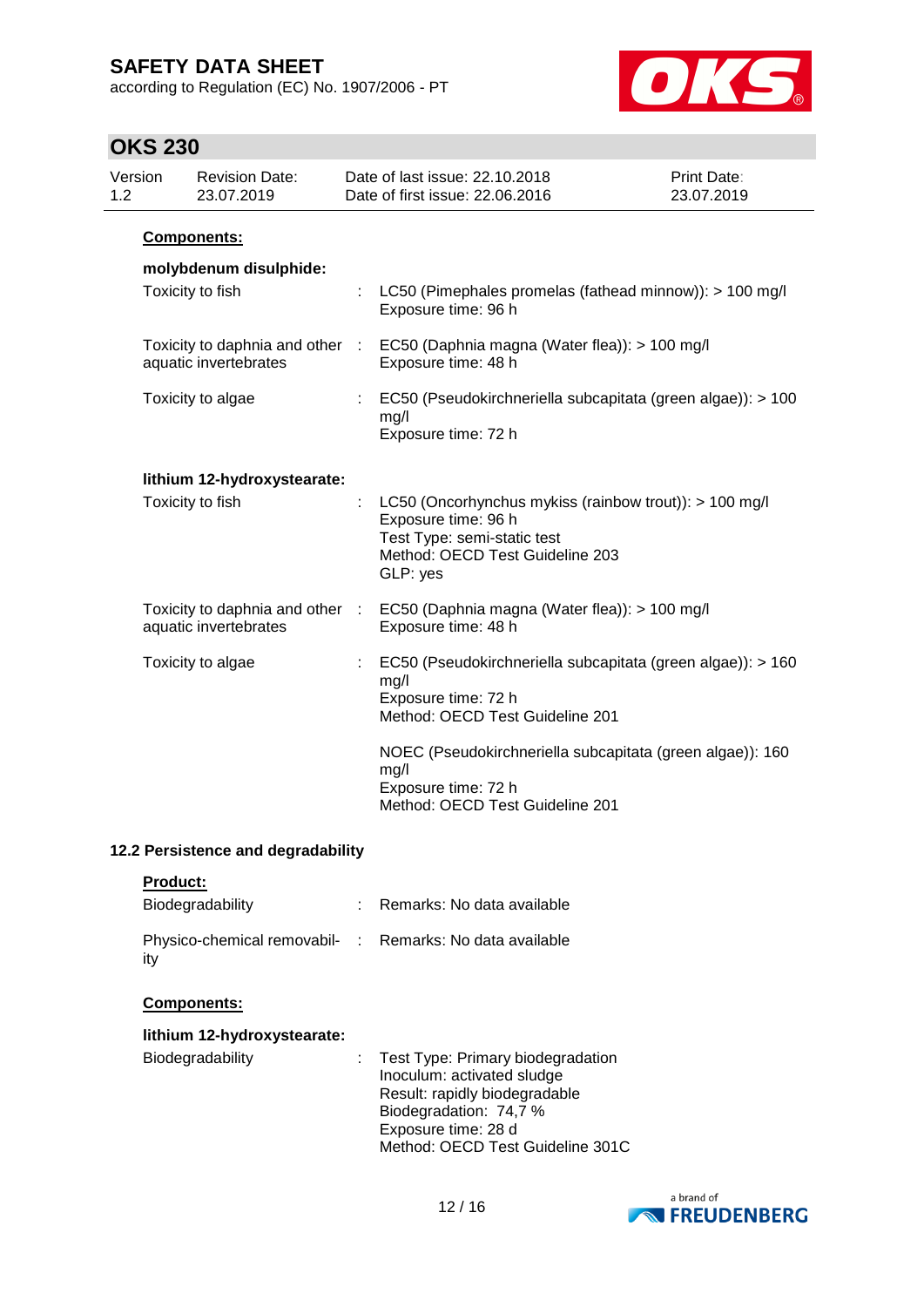according to Regulation (EC) No. 1907/2006 - PT



## **OKS 230**

| Version | <b>Revision Date:</b> | Date of last issue: 22.10.2018  | <b>Print Date:</b> |
|---------|-----------------------|---------------------------------|--------------------|
| 1.2     | 23.07.2019            | Date of first issue: 22,06,2016 | 23.07.2019         |

#### **12.3 Bioaccumulative potential**

### **Product:**

| Bioaccumulation | : Remarks: This mixture contains no substance considered to |  |
|-----------------|-------------------------------------------------------------|--|
|                 | be persistent, bioaccumulating and toxic (PBT).             |  |
|                 | This mixture contains no substance considered to be very    |  |
|                 | persistent and very bioaccumulating (vPvB).                 |  |

#### **Components:**

#### **lithium 12-hydroxystearate:**

| Partition coefficient: n- | $log$ Pow: 2,6 |
|---------------------------|----------------|
| octanol/water             |                |

#### **12.4 Mobility in soil**

### **Product:**

| Mobility                                           | : Remarks: No data available |
|----------------------------------------------------|------------------------------|
| Distribution among environ-<br>mental compartments | : Remarks: No data available |

#### **12.5 Results of PBT and vPvB assessment**

#### **Product:**

| Assessment | : This substance/mixture contains no components considered<br>to be either persistent, bioaccumulative and toxic (PBT), or<br>very persistent and very bioaccumulative (vPvB) at levels of<br>$0.1\%$ or higher |
|------------|-----------------------------------------------------------------------------------------------------------------------------------------------------------------------------------------------------------------|
|            |                                                                                                                                                                                                                 |

### **12.6 Other adverse effects**

**Product:**

| Additional ecological infor- | No information on ecology is available. |
|------------------------------|-----------------------------------------|
| mation                       |                                         |

### **SECTION 13: Disposal considerations**

| 13.1 Waste treatment methods |  |                                                                                                                                                  |
|------------------------------|--|--------------------------------------------------------------------------------------------------------------------------------------------------|
| Product<br>÷                 |  | The product should not be allowed to enter drains, water<br>courses or the soil.                                                                 |
|                              |  | Waste codes should be assigned by the user based on the<br>application for which the product was used.                                           |
| Contaminated packaging       |  | Packaging that is not properly emptied must be disposed of as<br>the unused product.<br>Dispose of waste product or used containers according to |

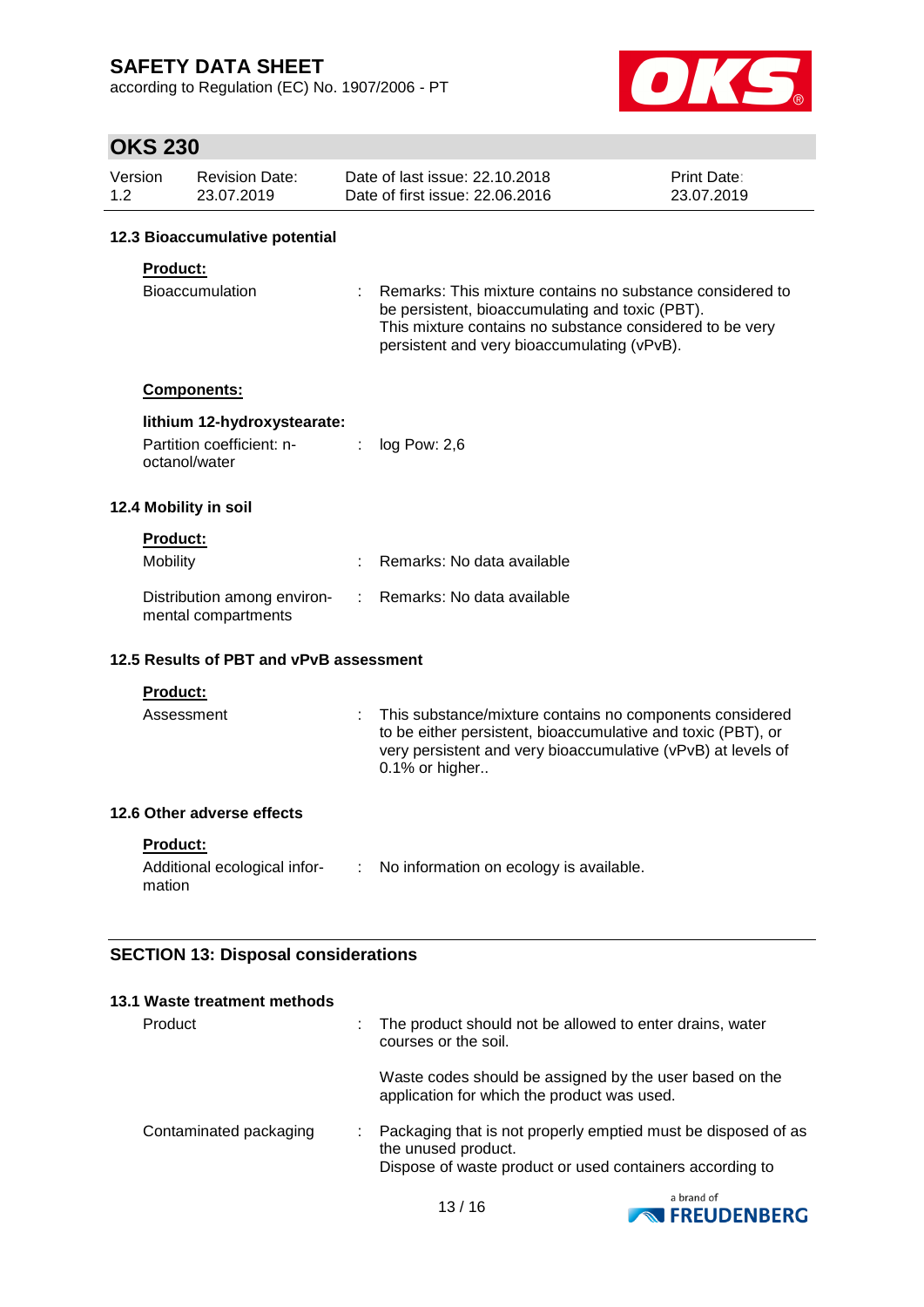according to Regulation (EC) No. 1907/2006 - PT



## **OKS 230**

| Version | Revision Date: | Date of last issue: 22.10.2018  | <b>Print Date:</b> |
|---------|----------------|---------------------------------|--------------------|
| 1.2     | 23.07.2019     | Date of first issue: 22,06,2016 | 23.07.2019         |

local regulations.

The following Waste Codes are only suggestions:

### **SECTION 14: Transport information**

#### **14.1 UN number**

| <b>ADR</b>                                                            | t | Not regulated as a dangerous good |
|-----------------------------------------------------------------------|---|-----------------------------------|
| <b>IMDG</b>                                                           |   | Not regulated as a dangerous good |
| <b>IATA</b>                                                           |   | Not regulated as a dangerous good |
| 14.2 UN proper shipping name                                          |   |                                   |
| <b>ADR</b>                                                            | ÷ | Not regulated as a dangerous good |
| <b>IMDG</b>                                                           |   | Not regulated as a dangerous good |
| <b>IATA</b>                                                           |   | Not regulated as a dangerous good |
| 14.3 Transport hazard class(es)                                       |   |                                   |
| <b>ADR</b>                                                            |   | Not regulated as a dangerous good |
| <b>IMDG</b>                                                           |   | Not regulated as a dangerous good |
| <b>IATA</b>                                                           |   | Not regulated as a dangerous good |
| 14.4 Packing group                                                    |   |                                   |
| <b>ADR</b>                                                            |   | Not regulated as a dangerous good |
| <b>IMDG</b>                                                           |   | Not regulated as a dangerous good |
| <b>IATA (Cargo)</b>                                                   | t | Not regulated as a dangerous good |
| <b>IATA (Passenger)</b>                                               |   | Not regulated as a dangerous good |
| <b>14.5 Environmental hazards</b>                                     |   |                                   |
| <b>ADR</b>                                                            | ÷ | Not regulated as a dangerous good |
| <b>IMDG</b>                                                           |   | Not regulated as a dangerous good |
| <b>IATA (Passenger)</b>                                               |   | Not regulated as a dangerous good |
| <b>IATA (Cargo)</b>                                                   |   | Not regulated as a dangerous good |
| 14.6 Special precautions for user<br>No special precautions required. |   |                                   |

**14.7 Transport in bulk according to Annex II of Marpol and the IBC Code** Remarks : Not applicable for product as supplied.

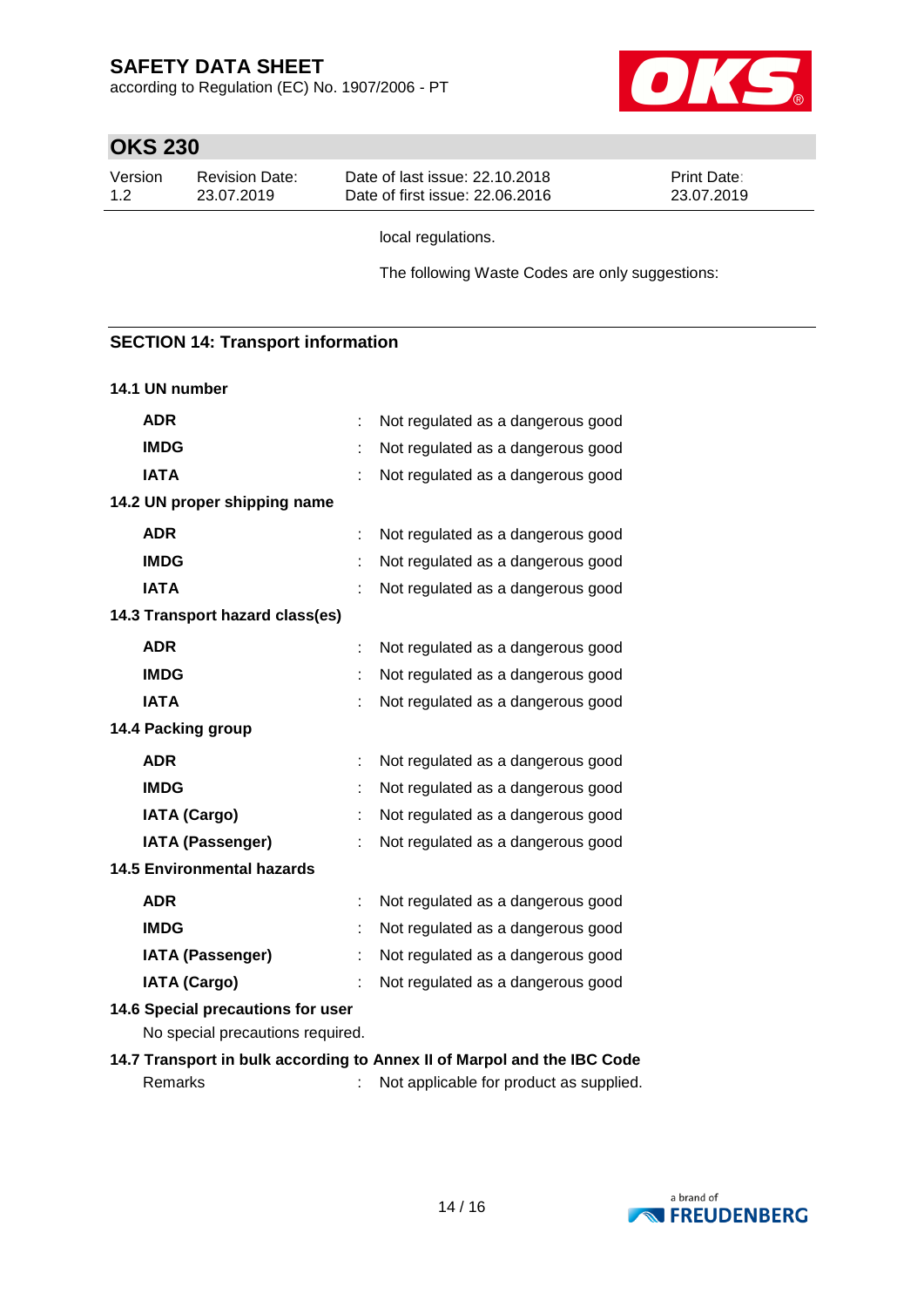according to Regulation (EC) No. 1907/2006 - PT



### **OKS 230**

| Version | <b>Revision Date:</b> | Date of last issue: 22.10.2018  | <b>Print Date:</b> |
|---------|-----------------------|---------------------------------|--------------------|
| 1.2     | 23.07.2019            | Date of first issue: 22,06,2016 | 23.07.2019         |

### **SECTION 15: Regulatory information**

#### **15.1 Safety, health and environmental regulations/legislation specific for the substance or mixture**

| REACH - Candidate List of Substances of Very High<br>Concern for Authorisation (Article 59).                                                                                 |                         |                           | This product does not contain sub-<br>stances of very high concern (Regu-<br>lation (EC) No 1907/2006 (REACH),<br>Article 57). |  |
|------------------------------------------------------------------------------------------------------------------------------------------------------------------------------|-------------------------|---------------------------|--------------------------------------------------------------------------------------------------------------------------------|--|
| REACH - List of substances subject to authorisation<br>(Annex XIV)                                                                                                           |                         |                           | Not applicable                                                                                                                 |  |
| Regulation (EC) No 1005/2009 on substances that de-<br>plete the ozone layer                                                                                                 |                         |                           | : Not applicable                                                                                                               |  |
| Regulation (EC) No 850/2004 on persistent organic pol-<br>lutants                                                                                                            |                         |                           | Not applicable                                                                                                                 |  |
| Regulation (EC) No 649/2012 of the European Parlia-<br>ment and the Council concerning the export and import<br>of dangerous chemicals                                       |                         |                           | Not applicable                                                                                                                 |  |
| REACH - Restrictions on the manufacture, placing on<br>the market and use of certain dangerous substances,<br>preparations and articles (Annex XVII)                         |                         | $\mathbb{R}^{\mathbb{Z}}$ | Not applicable                                                                                                                 |  |
| Seveso III: Directive 2012/18/EU of the European Parliament and of the Council on the control of<br>major-accident hazards involving dangerous substances.<br>Not applicable |                         |                           |                                                                                                                                |  |
| Volatile organic compounds<br>÷                                                                                                                                              | Remarks: Not applicable |                           | Directive 2010/75/EU of 24 November 2010 on industrial<br>emissions (integrated pollution prevention and control)              |  |

### **15.2 Chemical safety assessment**

This information is not available.

#### **SECTION 16: Other information**

**Full text of other abbreviations**

ADN - European Agreement concerning the International Carriage of Dangerous Goods by Inland Waterways; ADR - European Agreement concerning the International Carriage of Dangerous Goods by Road; AICS - Australian Inventory of Chemical Substances; ASTM - American Society for the Testing of Materials; bw - Body weight; CLP - Classification Labelling Packaging Regula-